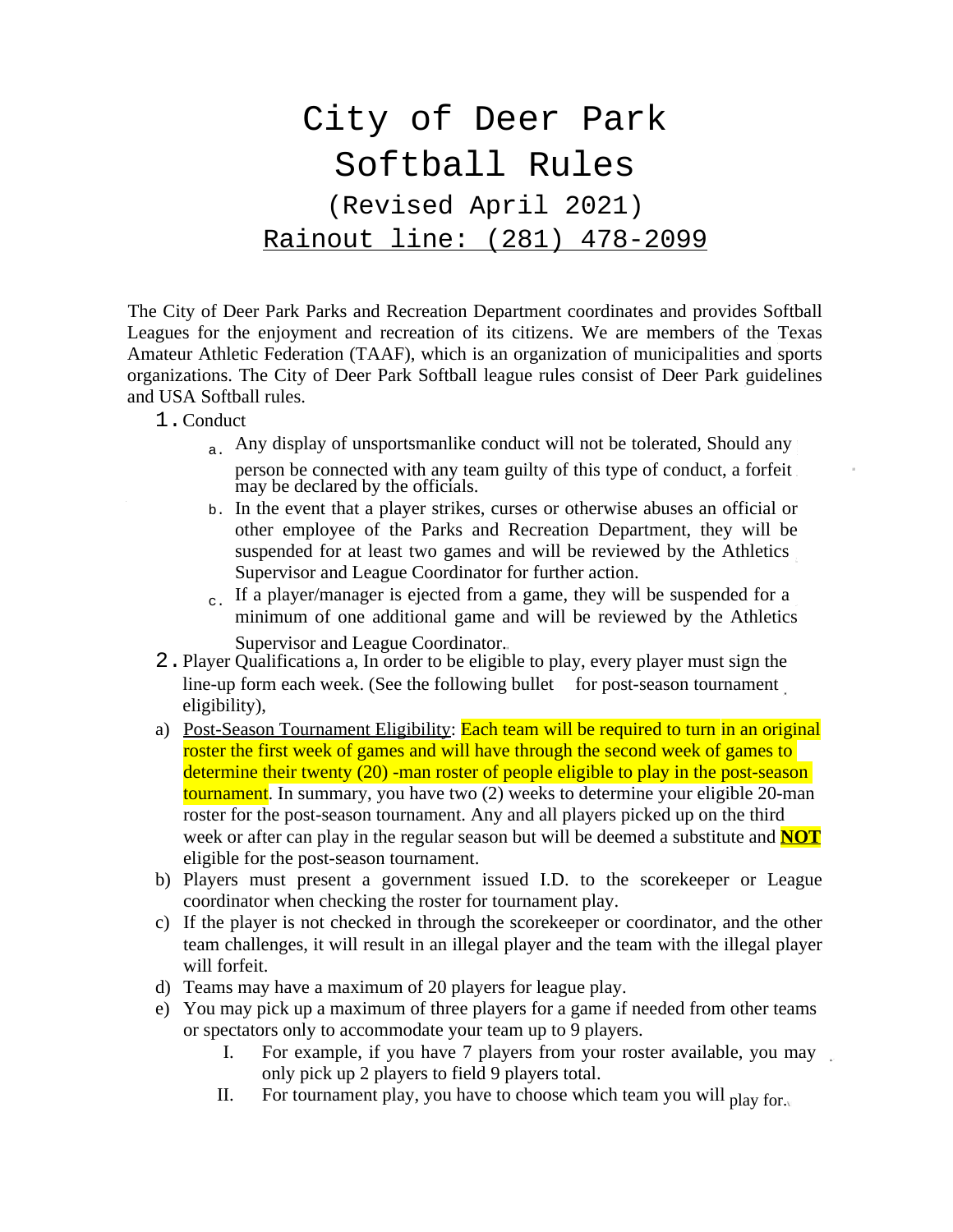- III. If you play more than the three pick up players allowed, you must ask the other team manager to do so. If you do not, your game could be an automatic forfeit. You may still play the game if you wish, but the win will automatically go to the opposing team.
- IV. Pick up players are NOT allowed for tournaments.
	- Team managers are responsible for questioning whether the number of players that the opposing team has picked up.

2. If it is discovered after a game that an opposing team had picked up more than three (3) players without consent from the opposing team manager, the game will have to be protested and sent to the League coordinator for review. It is up to the other team to bring it to the attention of the scorekeeper as well as the League Coordinator if the other team is playing with more than allowed for pick up.

- 3.Forfeit Games
	- Umpires are required to officiate any game that has at least eight players per team. This will count as a forfeit on standings but the game may still be played.
	- b. In the event of a forfeit, the team with enough players may have exclusive use of the field until fifteen minutes prior to the next game unless it is the last hour of games scheduled, If it is the last hour, lights will be turned off and that field will be closed (by the city representative).
	- c. A forfeited game shall be declared by the umpire in favor of the team not at fault in the following cases:
		- i. An ejection of a player (without a legal sub) or players from the game results in fewer than the required number of players to continue the game. (Rule 13, sec. A through D)
	- d. Game time is forfeit time; no earlier.
- 4.Playing Rules and Interpretations
	- a. Home team will be determined by a coin toss.

b. The umpire calling on the field will have the official time. Official's time is correct time!

- c. No one is allowed on the field before game time,
- d. There is a 10 Run Rule in effect after 5 innings, 12 Run Rule after 4 innings and 15 Run Rule after 3 innings.
- $_{\rm e}$  5 Run/inning Rule: If either manager wants to use this rule, the manager must notify both the umpire and scorekeeper before the start of the game. BOTH teams will have to agree on the rule before it is put in place. If used, when a team batting scores 5 runs in their at bat, that half of the inning is over and they take the field regardless of the amount of outs that have been made. 5 Run/inning can only take effect for 4 innings, at which time the game reverts to regular softball.
- f. 50 minute time limit or 7 innings, whichever comes first on all games.
	- i. If score is tied; an additional inning will be played to break the tie. The last batter from the previous inning will be placed on 2<sup>nd</sup> base and the inning will be started. Each batter will get only one pitch, if the game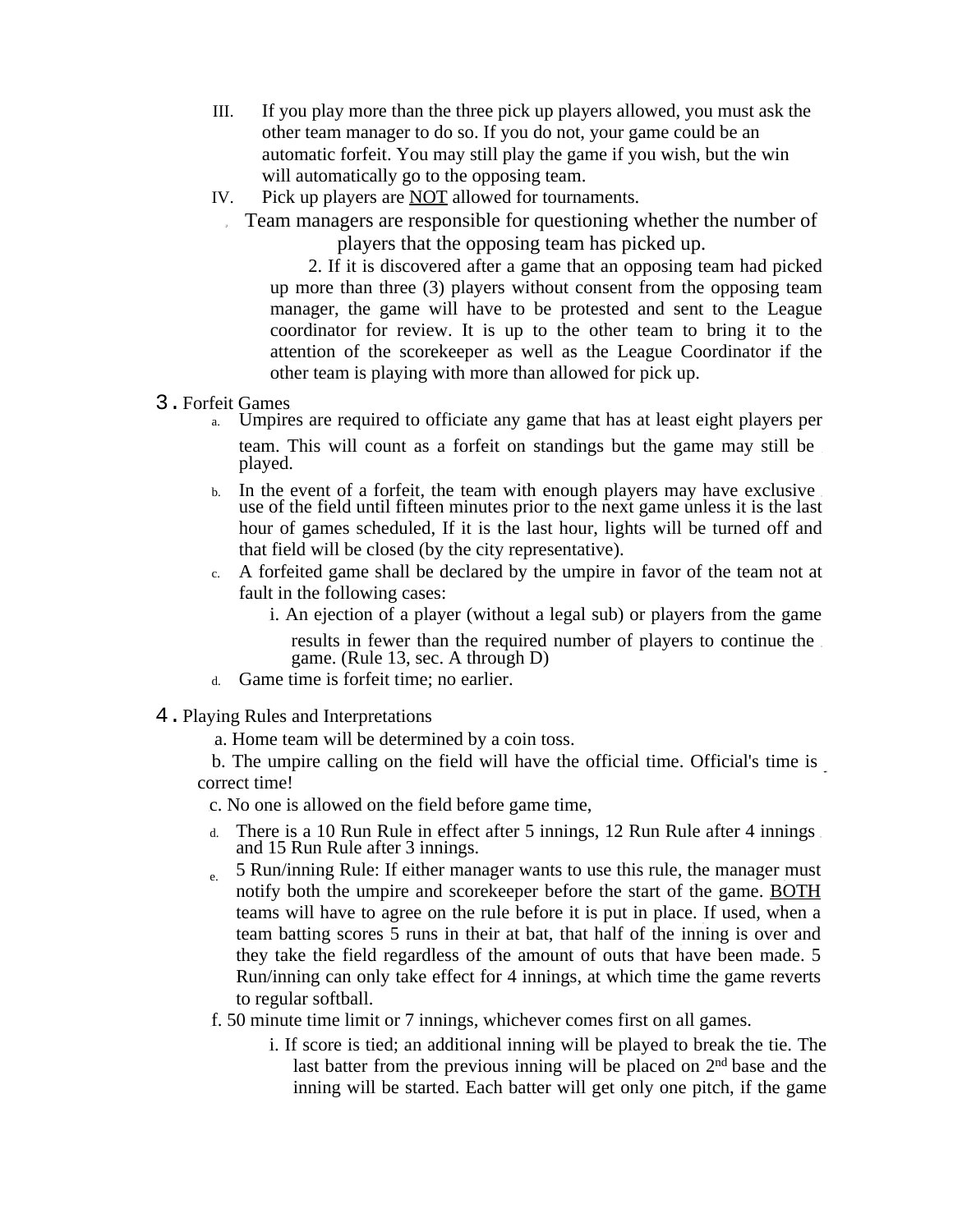is still tied after that inning (1 inning only), each team will receive a tie.

- g. For games following an extra inning game, the 50 minute time limit starts when the game begins.
- h. Line Ups at the game:
- i. Line-up forms must be turned in to the scorekeepers before the game begins. Line-up forms are provided by scorekeepers or the City representative. First and Last names must be provided. Line-ups are required for each game played at each field.
	- i. Re-Entry: There is no re-entry once a player is removed from the batting order for the second time.
	- j. All batters must start with a one and one count and no courtesy foul will be given.
	- k. Throwing bats: If an official feels a bat was or is being thrown inappropriately or hard enough to hurt someone, they have the right to eject the player from the game.
	- l. Any player ejected from a game, must leave the entire complex (out of field, out of gate, out of parking lot) immediately. Failure to do so or stalling may cause their team to forfeit.
- M. Pitching: The minimum arc for a pitch is 6' and the maximum arc limit for a pitch is 10'. Anything more than 10 feet will automatically be called a ball and is an illegal pitch,
- N. Balls and Bats

i. All balls must be optic yellow

ii. Each team will hit their own ball, you must bring one new ball and one used ball per game,

iii. Balls: Maximum COR-52; Maximum 300 Compression. 12" for Men's play and 11" for all women's play (47-375).

- iv. Titanium bats are not legal. Please check the non-approved bat list for reference.
- v. Umpires reserve the right to not allow any type of bat to be used that they deem to be illegal and/or altered - for any game played at the City of Deer Park.
- 5. Field Conditions
	- a. In the event of questionable playing conditions, the Parks and Recreation Maintenance Supervisor and umpires will be the sole judge of whether a game can be played or note.
	- b. We will notify you via email, text or phone call if games are cancelled before 3:30pm.
	- c. If you have not received a cancellation by 3:30, you may call the Deer Park Parks and Recreation Gym at 281-478-2056. The League Coordinator and officials do have the authority to make a decision at the field.
- 6. League Winners:
	- A, Best Win/Loss Percentage if no tournament is played.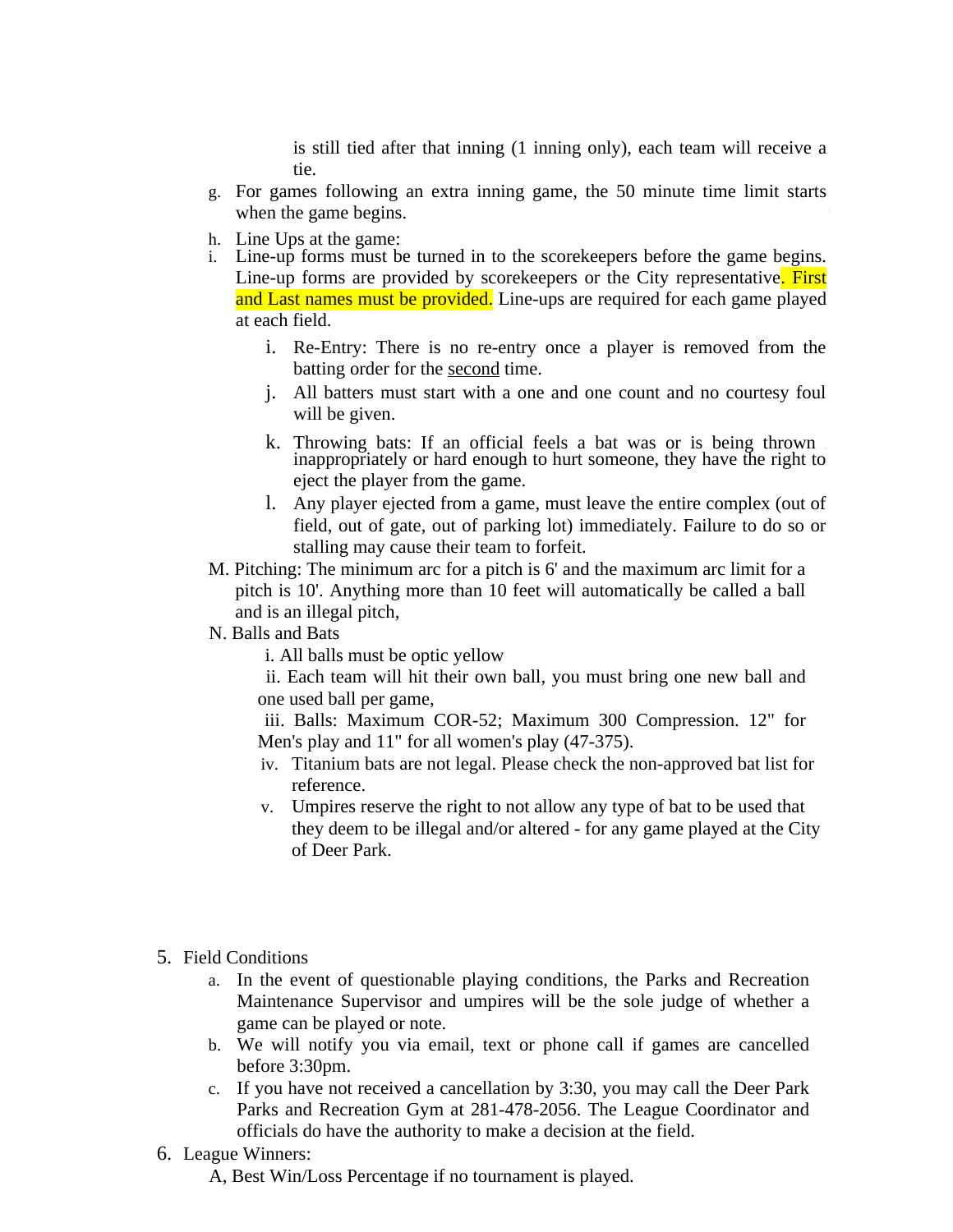b. In the case of identical records, the team having the best win/loss percentage

involving tied teams will be the winner.

c, If teams are still tied, Head to Head differentials will the follow.

If still tied, the tiebreaker goes to total runs for, and then total runs against.

## Awards

a. The winner of the season, in ifs entirety, will be determined by the team that wins the post-season tournament **ONLY**. The tournament champion will receive (1) a trophy, (2) a guaranteed spot towards next season, and (3) a discount towards the NEXT SEASON ONLY.

• NOTE: The tournament champion will automatically be enrolled for the next season to ensure their spot is secured, unless otherwise instructed. That team will be required to pay the registration cost of if they elected the discount <u>one</u> (1) week prior to the start of the **NEXT SEASON**.

- 7. Miscellaneous
	- a. The score of a forfeited game is 7-0,
	- b. Double forfeit: Both teams receive a loss.
	- c. Alcohol is strictly prohibited! Any member of a team consuming alcohol will result in suspension by the league. If it is caught in sight, you will be asked to dispose of it for the first infraction, For the second infraction, you and your team will receive a forfeit.
	- d. Age limits: For league play, minimum age is 16.
	- e. Metal spikes, football cleats and track spikes are **NOT** allowed, Only molded rubber cleats are allowed. Players may not play barefoot.
	- f. Base Stealing (See page 7).
	- g. If your team forfeits more than twice consecutively, your team will be eliminated from the league. We do not charge a forfeit fee or a forfeit deposit. However, if you forfeit more than twice in a row, it will be assumed that your team is not returning, Subsequently, the schedule will be adjusted.
	- h. The orange safety bag at first base is used for players' safety. Once a runner is on first base, that base will become one single bag for that runner to use as well as the defensive team to use. When running to first, players must use the orange part of the bag unless a hit occurs where the runner is intending on rounding first or going to second. Defensive team must use white side of the bag unless the runner is rounding the bag or returning to first.
- 8.Home Run Limits:
	- a. For Deer Park leagues:

i, Co-Recreation League is 4 home runs per game per team only. (USA Softball, rule 5, sec 8)

A) Men's League is 6 home runs per game per team only. (ref. above)

- B) Hit and Sit Rule:
- a. When a player hits a home run, they do not have to run the bases. They may go directly to the dugout. Runners on base may also go directly to the dugout.

10.Protests

a. Protests must be submitted in writing and accompanied by a \$100 cash deposit to the City of Deer Park Parks and Recreation office or the League Coordinator within 24 hours of the scheduled game time in question. The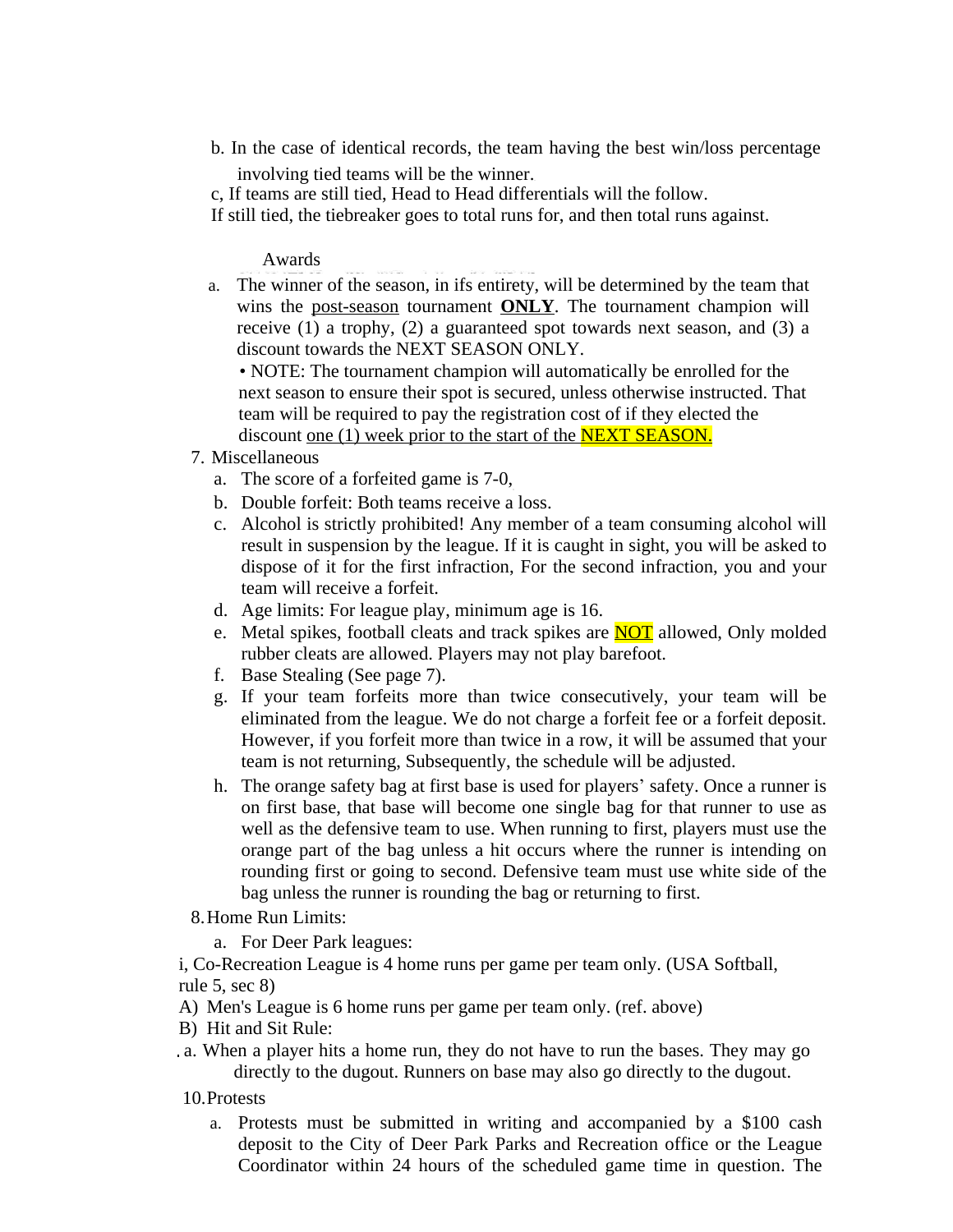deposit is refunded only if the protest is upheld. Committee is the Athletics division.

b. Umpires, scorekeepers and opposing manager will be notified that the game is under protest, and failure to do so will invalidate the protest. (Protest rule 9, USA Softball)

11. Number of Players Required to Start a Game

**Minimum number of players** to play an official game is **NINE**. You may play a game with eight, but it will be an official forfeit. (Rule 3a). You must start and finish the game with the same number of players (Ex. Start with 9, end with 9, etc.). If a player has to leave the game due to injury or an emergency, the team may play with an abscence. Ejected players must have a legal substitute otherwise, the game will constitute a forfeit.

b, Eight players may be used to play the scheduled game but this will count as a

- forfeit in the standings, (If less than eight players are present, the game will not be played. Please refer to Rule 3, 4B and 4]).
- c. Men's league: 9 minimum, 10 normal, 11 Extra player
- Co-Recreation league: 9 minimum with one spot as an out, 10 normal, 11 Extra player with one spot in batting order as on out unless extra is a female, 12 as extra hitters.
- Scorekeepers will assume your number of players is "normal" unless you declare otherwise before the game begins.
- 9..League Options
	- a. When playing with 9 players in Men's, there is no automatic out. However, a 10th player may not be added during the game.
	- b. When starting a game with 9 players ( $10<sup>th</sup>$  added upon arrival), the  $10<sup>th</sup>$  player has an out until he arrives.
	- c. When starting the game with 9 players  $(10<sup>th</sup>$  and  $11<sup>th</sup>$  added upon arrival) the team will have two automatic outs until the players arrive.
	- d. When starting a game with 10 players  $(11<sup>th</sup>$  added upon arrival), there is an automatic out until the player arrives.
	- e, Starting a game with 11 players (see governing rules for "Extra Player", #17)
	- f. If a team is going to start play short-handed and is expecting players to show up, those missing names should be listed on the starting line-up.

10. Co-Recreation Player Options

a, When playing with 9 players (10<sup>th</sup> player to be used),  $10<sup>th</sup>$  spot is an automatic out to prevent two men from batting back to back.

- i. 5 men, 4 women= $10<sup>th</sup>$  spot is an automatic out. ii.
- 4 men, 5 women=there is no automatic out.
- iii. 3 men, 6 or more women-there is no automatic out.
- b. When starting a game with 9 players  $(10<sup>th</sup>$  added upon arrival), there is an automatic out until the player arrives.
- c. When starting a game with 10 [only  $11<sup>th</sup>$  added upon arrival),  $11<sup>th</sup>$  and  $12<sup>th</sup>$  will be an automatic out until  $11<sup>th</sup>$  player arrives. Then the  $12<sup>th</sup>$  spot is an automatic out unless two men are not back-to-back.
- d. When starting a game with 10  $[11<sup>h</sup>$  and  $12<sup>th</sup>$  added upon arrival), both are outs until players arrive.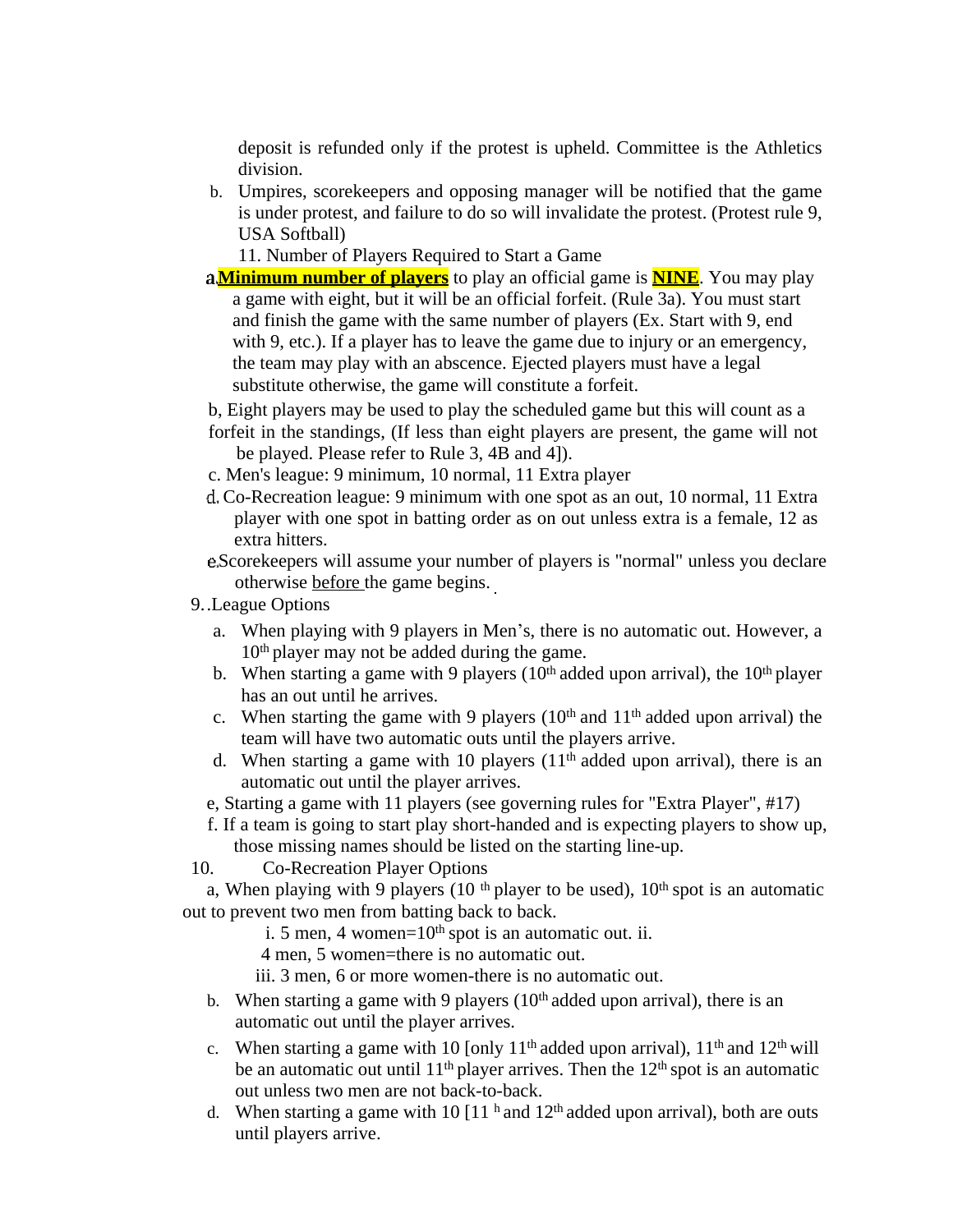e. When starting with 11 (not adding  $12<sup>th</sup>$  player),  $12<sup>th</sup>$  spot is an out unless the  $11<sup>th</sup>$  player is a woman. f. When starting with 11 (12<sup>th</sup> added upon arrival),  $12<sup>th</sup>$ spot is an out unless  $11<sup>th</sup>$  player is a woman.

- 11. Co-Recreation Rules
	- a. Batting order: Must alternated man, woman, man at all times except when playing with more women than men. Any time men bat back to back, there is always an automatic out recorded in the women's spot.
	- b. Defensive Alignment:
	- I. Pitcher and catcher must be of the opposite gender for Recreation only.
	- II. Infielders must be equally divided according to gender.
	- III. Outfielders must have three players behind the restraining line until ball is hit. The restraining line is a 160 feet arc from home plate.
	- IV. Other outfielder may play anywhere including the infield
	- V. If violation of Restraining Line Rule occurs, the batting team has the option of taking the results of the play or taking the penalty. Penalty: The batter is awarded I <sup>st</sup> base and all runners advance one base.
	- VI. Base on Balls: If a male batter is walked, whether intentionally or unintentionally, he goes to  $2<sup>nd</sup>$  base. The manager of the batting team has the option only after 2 outs of having the next batter, if it is a woman, awarded 1<sup>st</sup> base or having her bat. Less than 2 outs, she bats. If there are 2 outs, the woman has the choice to bat or walk If the team is short one woman and the next batter is male, there is no option. The male batter bats as if no walk has occurred. (Rule 8, Sec 1)

A Co-Recreation team may play with as few as 3 men. This is a local rule only. A team may not play with fewer than 3 men.

Women may hit any 11" ball. It is the responsibility of the hitting team to get the 11" ball into and out of the game. If a mistake is made using the wrong ball, the play stands as is.

Sportsmanship: Unsportsmanlike conduct and unnecessary roughness will not be tolerated and the offender is subject to immediate ejection from the game, Umpires are instructed to look upon any form of unnecessary roughness as grounds for ejection.

12. Extra Player

- a. Any team may use an Extra Player, provided it is made known to the scorekeeper and umpire prior to the start of the game.
- b. The Extra Player may bat in any spot in the batting order.
- c. The Extra Player must remain in the same spot in the batting order.
- d. The Extra Player may play defense. Any 10 of the 11 players listed may play defense.
- e. The key to using the Extra Player is the batting order. As long as there are no changes in the batting order, any player may play defense. If a player comes out of the batting order, they are out of the game.
- f. The scorekeeper is responsible for reporting any illegal use of the Extra Player after the first pitch has been made to a batter or when an appeal has been made. It is not the responsibility of the scorekeeper to prevent a team from forfeiting by reporting before a pitch or an appeal.
- G, The penalty for misuse of the Extra Player is forfeiture of that complete inning, including any runs that may have been scored if a violation is